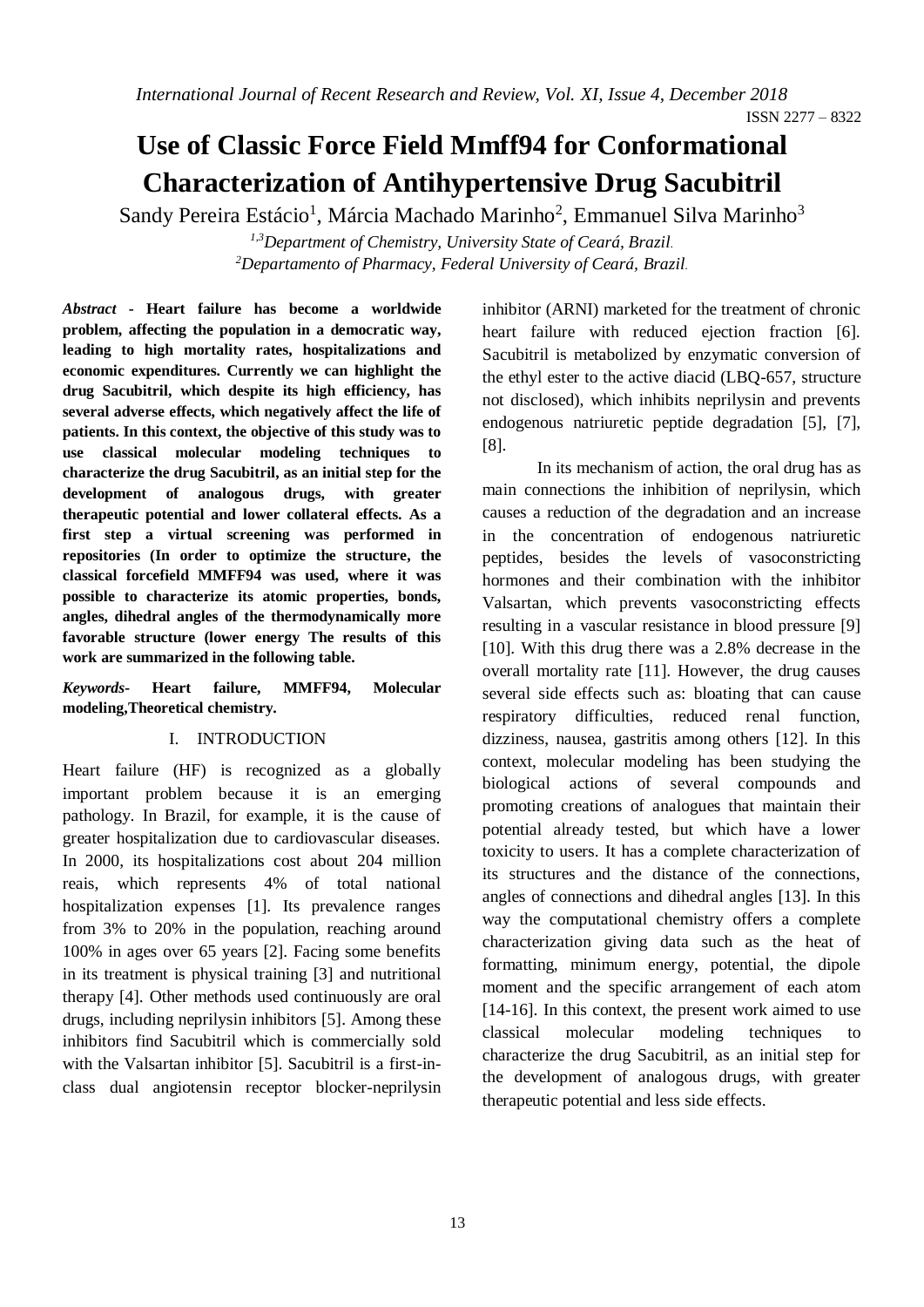All calculations were performed on personal computers with Intel® processor and Microsoft Windows 10® (version 1709) as the operating system. All force field calculations of the mechanical molecule (MMFF94) [17] were performed using Avogadro® open license software (version 1.2.0) [18] [19].

This work was based on the following methodology: (1) the two-dimensional molecular structure of the Sacubitril compound and its nomenclatures were obtained from the Drugbank® virtual repository (https://www.drugbank.ca) [20]; (2) through ChemSpider® (http://www.chemspider.com) [21] and Drugbank® [20] the physical-chemical properties of the structure as well as pharmacodynamics and their mechanisms were obtained; (3) with the classical force field calculations (MMFF94) [17], performed through Avogadro® freeware, configured for cycles of 500 interactions of the steepest descent algorithm, the geometric optimization was achieved, thus obtaining its conformation of lower potential energy and (4) featuring the bonds, torsion angles and dihedral angles. (5) render the Van der Waals surface map.

## III. RESULTS AND DISCUSSIONS

The DrugBank database is a comprehensive, freely accessible, online database containing information on drugs and drug targets. As well as bioinformatics and a cheminformatics resource, DrugBank combines detailed drug (i.e. chemical, pharmacological and pharmaceutical) data with comprehensive drug target (i.e. sequence, structure, and pathway) information [22]. The Drugbank has a complete binder of sacubitril, where we highlight the two-dimensional coordinates of (Figure 1), its characterization, description and identifiers (table I) and its pharmacological properties (table II), noting that Clearance, Affected organisms, Pathways and Pharmacogenomic Effects / ADRs Not Available.

It was not possible to obtain experimental chemical properties but indicates the Predicted Properties (table III) that were essential for the structure studies, highlighting the partition coefficients LogP (3,9) and

LogS  $(-5,6)$  and  $(0.000942 \text{ mg ml-1})$  that allowed to define the solvent (polar or non-polar) used in tests of docking or molecular dynamics. Other physical and chemical properties were obtained through the virtual repository, ChemSpider® (http://www.chemspider.com), as the structural composition of the molecule, highlighting its density  $(1.2 \pm 0.1 \text{ g cm-3})$  and its surface tension  $(45.7 \pm 3.0 \text{ g cm}^2)$ dyne cm -1). The two-dimensional structure of Sacubitril, obtained through Drugbank®, was then in its ground state, presenting only the molecular formula (C24H29NO5), with a conformation but with potential energy different from its native form (fig.1).

Table I Molecular identifiers of sacubitril

| AccessionNu | DB09292                                                                                                                                                                                                                                                                                                                                                                                                                                                                                                                                                                                                                                                                                                                                                                                                                                                                                                                                                                                                                                                                                                                                                                                                                                                                                                    |  |  |  |
|-------------|------------------------------------------------------------------------------------------------------------------------------------------------------------------------------------------------------------------------------------------------------------------------------------------------------------------------------------------------------------------------------------------------------------------------------------------------------------------------------------------------------------------------------------------------------------------------------------------------------------------------------------------------------------------------------------------------------------------------------------------------------------------------------------------------------------------------------------------------------------------------------------------------------------------------------------------------------------------------------------------------------------------------------------------------------------------------------------------------------------------------------------------------------------------------------------------------------------------------------------------------------------------------------------------------------------|--|--|--|
| mber        |                                                                                                                                                                                                                                                                                                                                                                                                                                                                                                                                                                                                                                                                                                                                                                                                                                                                                                                                                                                                                                                                                                                                                                                                                                                                                                            |  |  |  |
| Description | prodrug neprilysin<br>sacubitril is<br>$\rm{a}$<br>inhibitor<br>combination<br>used in<br>with<br>reduce<br>the<br>risk<br>valsartan<br>of<br>to<br>cardiovascular events in patients with<br>chronic heart failure (NYHA Class II-IV)<br>and reduced ejection fraction. It was<br>approved under the FDA's priority<br>review process for use in heart failure on<br>2015.Sacubitril's<br>7,<br>active<br>July<br>metabolite, LBQ657 inhibits neprilysin,<br>neutral endopeptidase that would<br>a<br>typically cleave natiuretic peptides such<br>as atrial natriuretic peptide (ANP), brain<br>natriuretic peptide (BNP), and c-type<br>natriuretic peptide (CNP). ANP and BNP<br>are released under atrial and ventricle<br>which<br>activate<br>downstream<br>stress,<br>leading to vasodilation,<br>receptors<br>natriuresis and diuresis. Under normal<br>conditions, neprilysin breaks down other<br>peptides<br>vasodilating<br>also<br>and<br>vasoconstrictors such as angiotensin I<br>and II, endothelin-1 and peptide amyloid<br>beta-protein. Inhibition of neprilysin<br>therefore leads to reduced breakdown<br>and<br>of<br>increased concentration<br>endogenous natriuretic peptides<br>in<br>addition<br>levels<br>increased<br>of<br>to<br>vasoconstricting<br>hormones<br>such<br>as |  |  |  |
|             | angiotensin II.                                                                                                                                                                                                                                                                                                                                                                                                                                                                                                                                                                                                                                                                                                                                                                                                                                                                                                                                                                                                                                                                                                                                                                                                                                                                                            |  |  |  |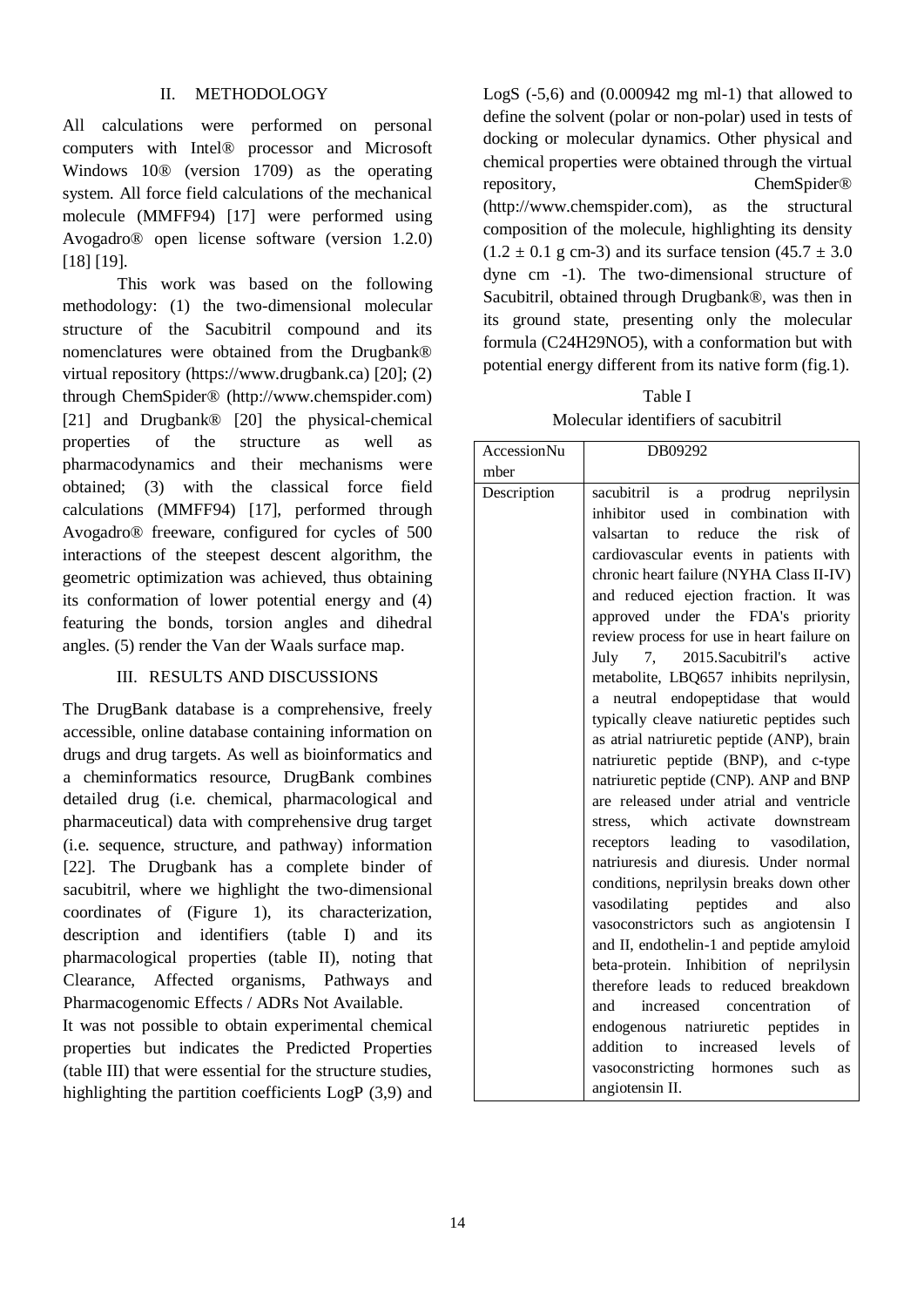| <b>UNII</b>   | 17ERJ0MKGI                           |
|---------------|--------------------------------------|
|               |                                      |
| CAS number    | 149709-62-6                          |
| Weight        | 411.498<br>Average:                  |
|               | Monoisotopic: 411.204573038          |
|               |                                      |
| Chemical      | $C_{24}H_{29}NO_5$                   |
| Formula       |                                      |
|               |                                      |
| InChI Key     | PYNXFZCZUAOOQC-                      |
|               | UTKZUKDTSA-N                         |
| InChI         | InChI= $1S/C24H29NO5/c1-3-$          |
|               | 30-24(29)17(2)15-21(25-              |
|               | 22(26)13-14-23(27)28)16-18-          |
|               | 9-11-20(12-10-18)19-7-5-4-6-         |
|               | 8-19/h4-12,17,21H,3,13-              |
|               |                                      |
|               | $16H2,1-$                            |
|               | 2H3, (H, 25, 26) (H, 27, 28) /t17-   |
|               | $, 21 + /m1/s1$                      |
| <b>IUPAC</b>  | $3 - \{ [(2S, 4R) - 1 - \{ [1, 1' -$ |
| Name          | biphenyl]-4-yl}-5-ethoxy-4-          |
|               | methyl-5-oxopentan-2-                |
|               | yl]carbamoyl}propanoic acid          |
|               |                                      |
| <b>SMILES</b> | $[H][C@@](CC1=CC=C\\CC=C$            |
|               | 1) $C1 = CC = CC = C1$ ) $(C[C@@]$   |
|               | $[H])(C)C(=O)OCC)NC(=O)C$            |
|               | $CC(O)=0$                            |
|               |                                      |

Source*: Virtual Repository Drugbank®* 



*[https://www.drugbank.ca/drugs/DB09292].*

Fig.1 Initial structure of the compound Sacubitril *Source: Repositório virtual Drugbank® [\[https://www.drugbank.ca/drugs/DB09292\]](https://www.drugbank.ca/drugs/DB09292).*

### Table II Pharmacological properties of sacubitril Indication Used in combination with valsartan to reduce the risk of cardiovascular events in patients with chronic heart failure (NYHA Class II-IV) and reduced ejection fraction. It is usually administered in conjunction with other heart failure therapies, in place of an ACE inhibitor or other ARB. Associated **Conditions** [Cardiovascular Events](https://www.drugbank.ca/indications/DBCOND0048671) Pharmacodynamics n a 7-day valsartan-controlled study in patients with reduced ejection fraction (HFrEF), administration of sacubitril + valsartan (Entresto) resulted in a significant nonsustained increase in natriuresis, increased urine cGMP, and decreased plasma MR-proANP and NT-proBNP compared to valsartan. In a 21-day study in HFrEF patients, it significantly increased urine ANP and cGMP and plasma cGMP, and decreased plasma NT-proBNP, aldosterone and endothelin-1. In clinical studies, this combination had no effect on QTc interval. Mechanism of action Sacubitril's active metabolite, LBQ657 inhibits neprilysin, a neutral endopeptidase that would typically cleave natiuretic peptides, which includes: atrial natriuretic peptide (ANP), brain natriuretic peptide (BNP), and c-type natriuretic peptide (CNP). ANP and BNP are released under atrial and ventricle stress, which activate

downstream receptors leading to vasodilation, natriuresis and diuresis. Under normal conditions, neprilysin breaks down other vasodilating peptides and also vasoconstrictors such as angiotensin I and II, endothelin-1 and peptide amyloid beta-protein. Therefore, the inhibition of neprilysin leads to

15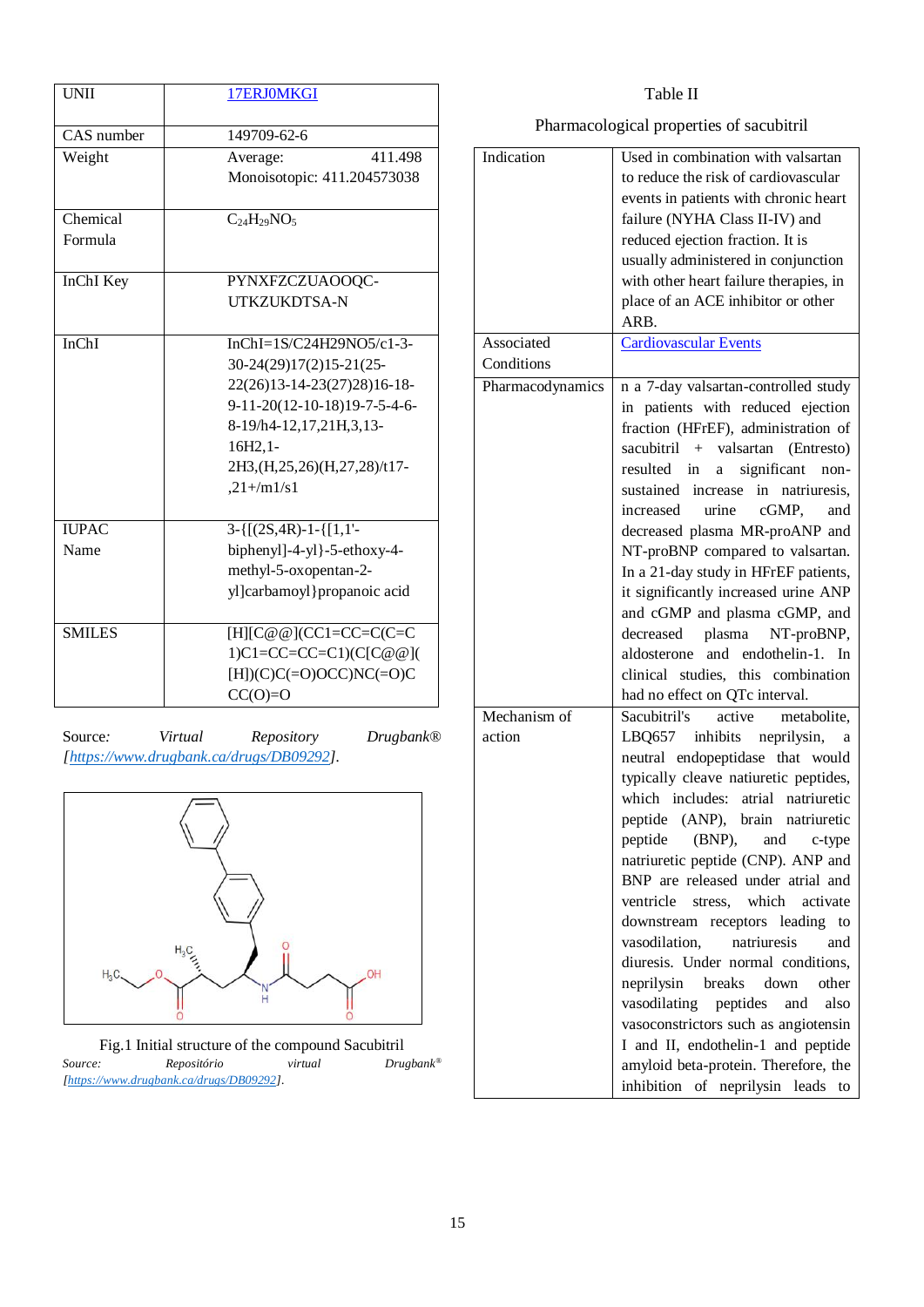|                          | reduced breakdown and increased                                     |  |  |  |  |
|--------------------------|---------------------------------------------------------------------|--|--|--|--|
|                          | concentration<br>of<br>endogenous                                   |  |  |  |  |
|                          | natriuretic peptides in addition to                                 |  |  |  |  |
|                          | increased levels of vasoconstricting                                |  |  |  |  |
|                          | hormones such as angiotensin II.                                    |  |  |  |  |
|                          | (However, when combined with                                        |  |  |  |  |
|                          | valsartan, would result in blocking                                 |  |  |  |  |
|                          | of angiotensin II to its receptor,                                  |  |  |  |  |
|                          | preventing the vasoconstrictive                                     |  |  |  |  |
|                          | effects and resulting in a decrease in                              |  |  |  |  |
|                          | resistance<br>vascular<br>and<br>blood                              |  |  |  |  |
|                          | pressure.) Cardiovascular and renal                                 |  |  |  |  |
|                          | effects of sacubitril is a result of the                            |  |  |  |  |
|                          | increased levels of peptides that are                               |  |  |  |  |
|                          | normally degraded by neprilysin.                                    |  |  |  |  |
| Absorption               | concentrations<br>Peak<br>plasma<br>of                              |  |  |  |  |
|                          | sacubitril<br>and<br>it's<br>metabolite,                            |  |  |  |  |
|                          | LBQ657 are reached in 0.5 hours                                     |  |  |  |  |
|                          | and 2 hours respectively. Food does                                 |  |  |  |  |
|                          | not clinically affect the systemic                                  |  |  |  |  |
|                          | exposure of sacubitril or LBQ657.                                   |  |  |  |  |
|                          | The oral bioavailability of sacubitril                              |  |  |  |  |
|                          | is >60%. It should be noted that the                                |  |  |  |  |
|                          | valsartan found in this combination                                 |  |  |  |  |
|                          | bioavailable than other                                             |  |  |  |  |
|                          | is<br>more                                                          |  |  |  |  |
|                          | market available valsartan.                                         |  |  |  |  |
| Volume<br>ofdistribution | 103L                                                                |  |  |  |  |
|                          | Sacubitril and                                                      |  |  |  |  |
| Proteinbinding           | it's metabolite,                                                    |  |  |  |  |
|                          | LBQ657 are highly bound to plasma                                   |  |  |  |  |
| Metabolism               | protein (94-97%).                                                   |  |  |  |  |
|                          | acubitril is metabolized to LBQ657                                  |  |  |  |  |
|                          | by esterases. A low concentration                                   |  |  |  |  |
|                          | (<10%) of a hydroxyl metabolite has                                 |  |  |  |  |
|                          | been identified in plasma.                                          |  |  |  |  |
| Route of                 | 52% to 68% of sacubitril (primarily                                 |  |  |  |  |
| elimination              | as the active metabolite LBQ657) is                                 |  |  |  |  |
|                          | excreted in urine. 37% to 48% of                                    |  |  |  |  |
|                          | sacubitril (primarily as LBQ657) is                                 |  |  |  |  |
|                          | excreted in feces.                                                  |  |  |  |  |
| Half life                | The half life of sacubitril is 1.1 to                               |  |  |  |  |
|                          | 3.6 hours, and the half life of it's                                |  |  |  |  |
|                          | metabolite LBQ657 is 9.9 to 11.1                                    |  |  |  |  |
|                          | hours.                                                              |  |  |  |  |
| Toxicity                 | The most common adverse reactions                                   |  |  |  |  |
|                          | (25%)<br>hypotension,<br>are                                        |  |  |  |  |
|                          | hyperkalemia, cough, dizziness, and                                 |  |  |  |  |
|                          | renal failure                                                       |  |  |  |  |
| Virtual<br>Source:       |                                                                     |  |  |  |  |
|                          | Repository<br>Drugbank®<br>[https://www.drugbank.ca/drugs/DB09292]. |  |  |  |  |

#### Table III

| Predicted Properties of sacubitril |  |  |  |
|------------------------------------|--|--|--|
|------------------------------------|--|--|--|

| <b>Property</b>       | Value                                      | Source          |  |
|-----------------------|--------------------------------------------|-----------------|--|
| WaterSolubility       | $0.000942$ mg/mL                           | <b>ALOGPS</b>   |  |
| logP                  | 3.9                                        | <b>ALOGPS</b>   |  |
| logP                  | 3.79                                       | ChemAxon        |  |
| logS                  | $-5.6$                                     | <b>ALOGPS</b>   |  |
| pKa (StrongestAcidic) | 4.18                                       | ChemAxon        |  |
| pKa (Strongest Basic) | $-1.6$                                     | <b>ChemAxon</b> |  |
| Physiological Charge  | $-1$                                       | ChemAxon        |  |
| HydrogenAcceptorCount | 4                                          | <b>ChemAxon</b> |  |
| HydrogenDonorCount    | 2                                          | ChemAxon        |  |
| Polar Surface Area    | $92.7 \,\AA^2$                             | <b>ChemAxon</b> |  |
| Rotatable Bond Count  | 12                                         | <b>ChemAxon</b> |  |
| Refractivity          | $114.06 \text{ m}^3 \cdot \text{mol}^{-1}$ | ChemAxon        |  |
| Polarizability        | 45.41 $\AA^3$                              | <b>ChemAxon</b> |  |
| <b>NumberofRings</b>  | $\mathfrak{D}$                             | <b>ChemAxon</b> |  |
| Bioavailability       | 1                                          | <b>ChemAxon</b> |  |
| <b>Ruleof Five</b>    | Yes                                        | <b>ChemAxon</b> |  |
| GhoseFilter           | Yes                                        | <b>ChemAxon</b> |  |
| Veber'sRule           | N <sub>0</sub>                             | <b>ChemAxon</b> |  |
| <b>MDDR-likeRule</b>  | N <sub>0</sub>                             | ChemAxon        |  |

In the online repositories the two-dimensional structure is not always in the most stable conformation, being necessary to use computational algorithms to obtain the thermodynamically more stable conformation, that is, the one of smaller energy, being considered the one of smaller energy. This geometric optimization can be performed using several techniques of modeling, where we can highlight the classic methods of force field, such as the Merck Molecular Force Field (MMFF94), developed by Merck Research Laboratories, based on the MM3 force field, parameterized with the Steepest Descent algorithm the MMFF94 optimized the structure of Sacubitril (Figure 2) a, obtaining a structure where the atoms are distributed three-dimensional in a state of least possible potential energy, no longer varying, reaching a stationary point of the energy surface [13].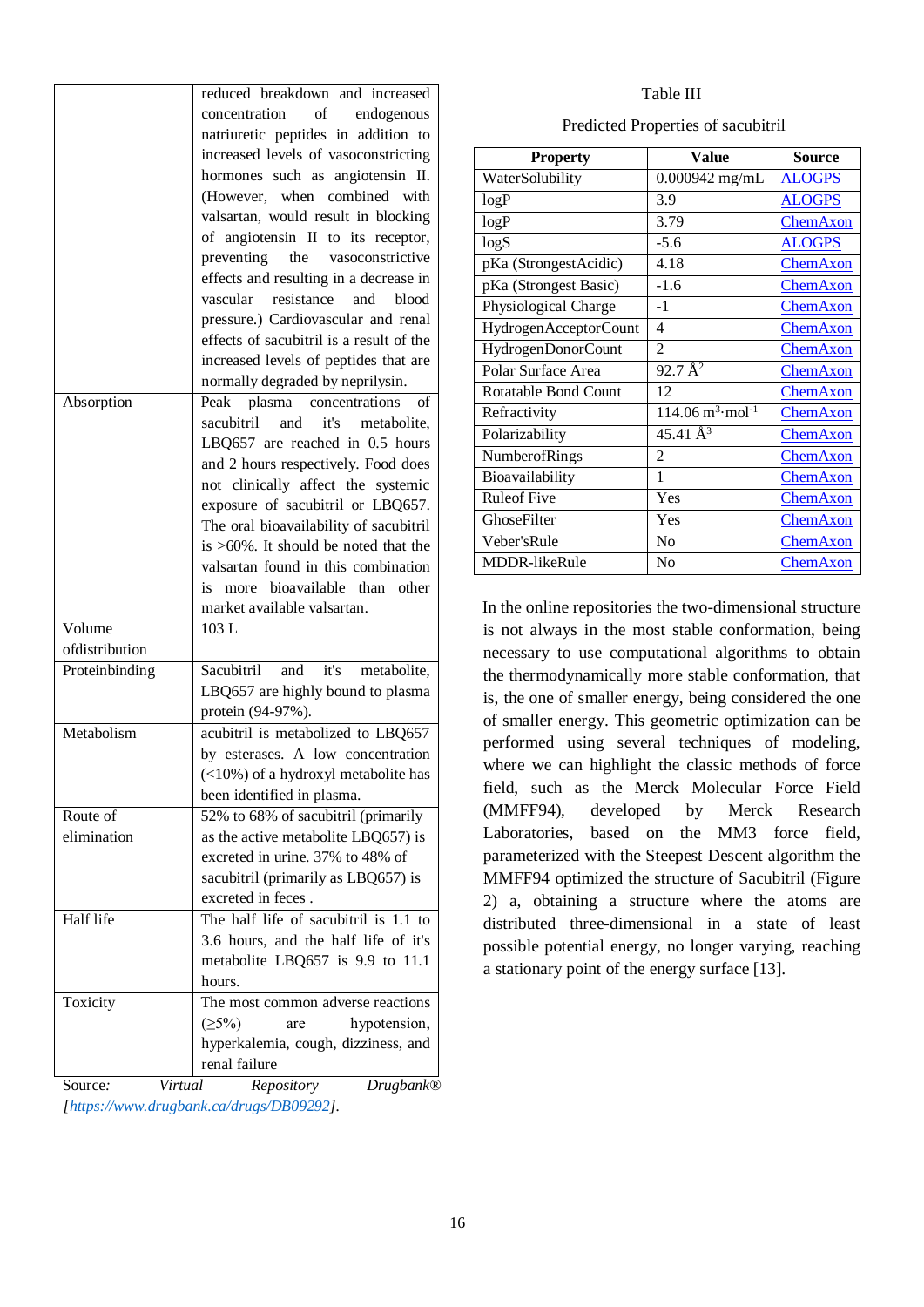

Fig.2 Optimized structure of the compound Sacubitril

After the minimization process, its geometric configuration begins to take its place of lower energy in the structure, so with a theoretically more stable structure, it is possible to calculate the formal and partial charges of each atom. Finally, by rendering the data obtained by the optimization, it was possible to plot the Van der Waals surface (figure 3), and to calculate the formal and partial loads of each atom (Table 4), highlighting the variations observed as in Oxygen atoms (-0.481 to -0.251), Carbon (-0.062 to 0.305), which are due to the differences between electronegativity between atoms, generating a nonuniform partial charge density for each atom distributed in the molecule [24].



Fig. 3.Van der Waals surface of the Sacubitril

.We can also, by analyzing the connections of the compound Sacubitril, highlight the bonds between carbon-oxygen  $((C1-O1), (C4-O5))$  and  $(C9-O4)$  and carbon-carbon ((C13-C14), (C15-C16) ) and (C 17 -C 22), (C 18 -C 22), (C 21 -C 22), (C 23 -C 24) groups) as second order or double bonds, and the bond between C 2 -C 3, C6), (C5 - C12), (C6 - C7)) as being the only ones to have a rotatability.

According to the conformational characterization, all the angles between the bonds and the torsion angles, called dihedral, could be calculated. the angles  $(C4 - N - C5)$  and  $(H19 - C12 - H2O)$  with 130.1933 ° and 105.0844 ° respectively, also, for example, the larger and smaller angles of the dihedral systems, C14-C15-C16) and (C16-C17-C22-C21) with 179.9625 ° and -179.9965 ° respectively.

| M.<br>۰.<br>×<br>×<br>۰.<br>$\sim$ |  |
|------------------------------------|--|
|------------------------------------|--|

atom **Elementtype Valence** Formal **change Partialchange**  $\mathbf{X}(\mathbf{A})$   $\mathbf{Y}(\mathbf{A})$   $\mathbf{Z}(\mathbf{A})$ **1** | O | O2 | 1 | 0 | -0.251 | 1.44738 | -2.31697 | -1.37189 **2** C C2 3 0.305 2.54673 -2.71022 -1.01242 **3** | O | O3 | 2 | 0 | -0.481 | 2.71490 | -3.56249 | 0.01922 **4** C C3 4 0.053 3.83200 -2.24847 -1.63436 **5** C C3 4 0 0 0.034 4.25206 -0.92214 -1.02705

Atomic Properties of Compound Sacubitril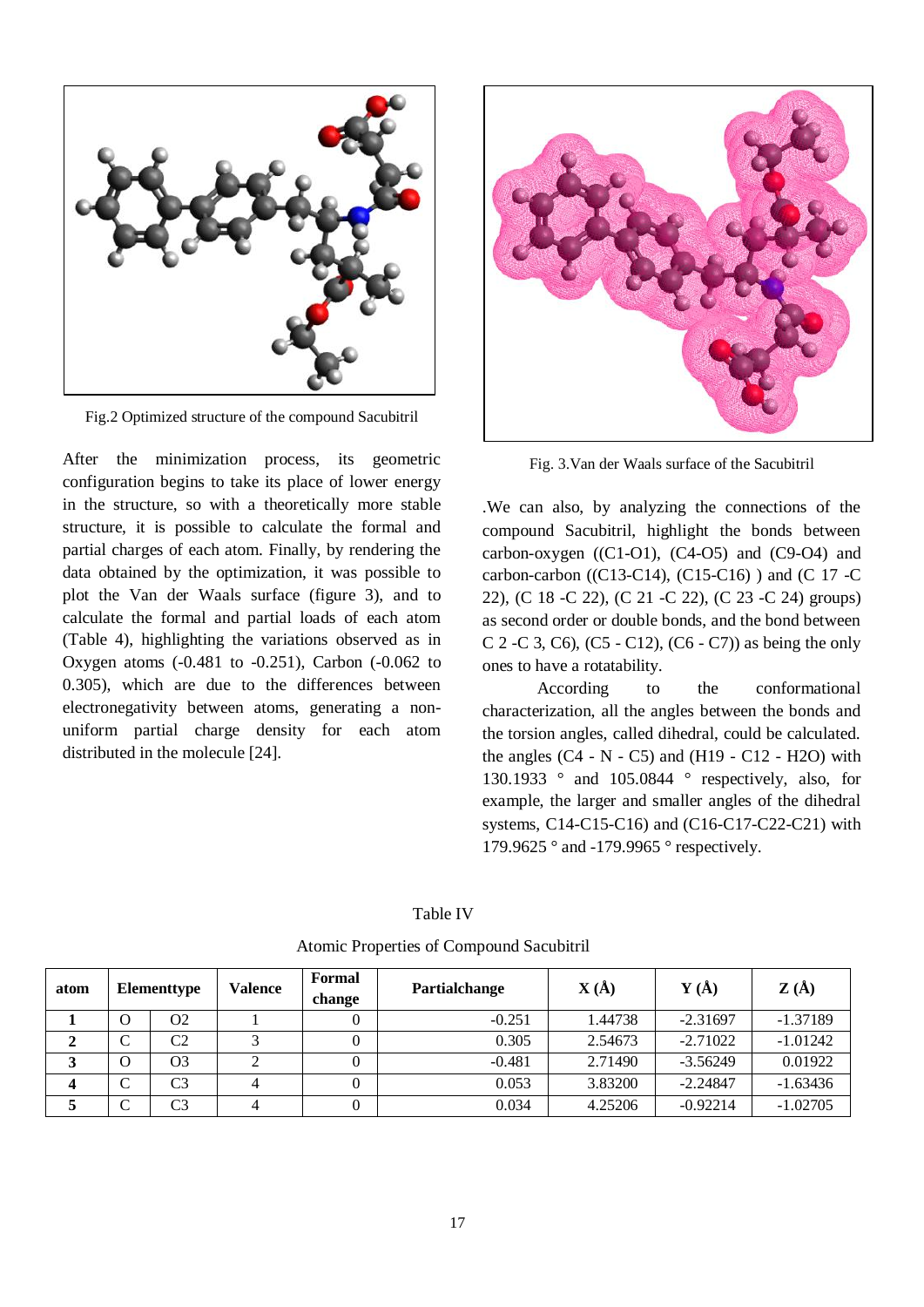| 6              | $\mathbf C$    | C <sub>2</sub> | $\overline{3}$ | $\mathbf{0}$     | 0.214    | 5.03244    | $-0.11105$ | $-2.02840$ |
|----------------|----------------|----------------|----------------|------------------|----------|------------|------------|------------|
| $\overline{7}$ | N              | Nam            | 3              | $\mathbf{0}$     | $-0.312$ | 4.37877    | 0.65234    | $-2.94530$ |
| 8              | $\mathbf C$    | C <sub>3</sub> | $\overline{4}$ | $\mathbf{0}$     | 0.028    | 2.94066    | 0.84773    | $-3.16256$ |
| 9              | $\mathbf C$    | C <sub>3</sub> | $\overline{4}$ | $\mathbf{0}$     | $-0.022$ | 2.57769    | 2.34276    | $-3.02294$ |
| 10             | $\mathbf C$    | C <sub>3</sub> | $\overline{4}$ | $\boldsymbol{0}$ | 0.055    | 2.85494    | 2.92464    | $-1.62170$ |
| 11             | $\mathbf C$    | C <sub>3</sub> | 4              | $\boldsymbol{0}$ | $-0.052$ | 4.22220    | 3.59478    | $-1.50345$ |
| 12             | $\mathbf C$    | C <sub>2</sub> | 3              | $\overline{0}$   | 0.310    | 1.78728    | 3.93278    | $-1.23474$ |
| 13             | $\overline{O}$ | O <sub>3</sub> | $\overline{2}$ | $\overline{0}$   | $-0.465$ | 1.62867    | 4.87772    | $-2.20250$ |
| 14             | $\mathbf C$    | C <sub>3</sub> | 4              | $\overline{0}$   | 0.090    | 0.64536    | 5.88758    | $-1.93322$ |
| 15             | $\mathbf C$    | C <sub>3</sub> | $\overline{4}$ | $\overline{0}$   | $-0.031$ | 1.26892    | 7.02778    | $-1.15070$ |
| 16             | $\Omega$       | O <sub>2</sub> | 1              | $\Omega$         | $-0.251$ | 1.18762    | 3.90541    | $-0.16819$ |
| 17             | $\mathbf C$    | C <sub>3</sub> | $\overline{4}$ | $\overline{0}$   | $-0.009$ | 2.57436    | 0.29573    | $-4.56156$ |
| 18             | $\mathbf C$    | Car            | 3              | $\overline{0}$   | $-0.046$ | 1.10676    | 0.36657    | $-4.90523$ |
| 19             | $\mathbf C$    | Car            | $\overline{3}$ | $\overline{0}$   | $-0.058$ | 0.17148    | $-0.41553$ | $-4.21988$ |
| 20             | $\mathcal{C}$  | Car            | 3              | $\overline{0}$   | $-0.054$ | $-1.18947$ | $-0.33277$ | $-4.53210$ |
| 21             | $\mathbf C$    | Car            | $\overline{3}$ | $\boldsymbol{0}$ | $-0.018$ | $-1.65346$ | 0.52895    | $-5.53749$ |
| 22             | $\mathbf C$    | Car            | $\overline{3}$ | $\boldsymbol{0}$ | $-0.018$ | $-3.08678$ | 0.61745    | $-5.86227$ |
| 23             | $\mathbf C$    | Car            | 3              | $\overline{0}$   | $-0.054$ | $-3.83283$ | $-0.53307$ | $-6.16797$ |
| 24             | $\mathbf C$    | Car            | 3              | $\overline{0}$   | $-0.061$ | $-5.19319$ | $-0.44949$ | $-6.47759$ |
| 25             | $\mathcal{C}$  | Car            | 3              | $\mathbf{0}$     | $-0.062$ | $-5.83184$ | 0.78786    | $-6.48522$ |
| 26             | $\mathcal{C}$  | Car            | 3              | $\overline{0}$   | $-0.061$ | $-5.11175$ | 1.94091    | $-6.18394$ |
| 27             | $\mathbf C$    | Car            | $\overline{3}$ | $\mathbf{0}$     | $-0.054$ | $-3.75117$ | 1.85551    | $-5.87588$ |
| 28             | $\overline{C}$ | Car            | 3              | $\boldsymbol{0}$ | $-0.054$ | $-0.70632$ | 1.30350    | $-6.22463$ |
| 29             | $\overline{C}$ | Car            | $\overline{3}$ | $\mathbf{0}$     | $-0.058$ | 0.65545    | 1.22351    | $-5.91571$ |
| 30             | $\mathbf{O}$   | O2             | 1              | $\boldsymbol{0}$ | $-0.276$ | 6.26193    | $-0.15579$ | $-2.05510$ |

## IV. CONCLUSIONS

The molecular structure of the Sacubitril compound was geometrically optimized by means of classical force field calculations, using the Avogadro® freeware set up in MMFF94 steepest descent, reaching the theoretically more stable conformation and closer to its native form after the process, it was possible to observe numerous structural properties of the compound, such as the binding distances, their angulations, and some atomic properties. The obtained data consist of an initial stage for future studies of molecular semi-empirical modeling and molecular docking, seeking to optimize this compound and its possible analogues in biological potential.

#### V. ACKNOWLEDGMENT

This work was partly supported by CNPq - National Council for Scientific and Technological Development and CAPES – Brazilian Federal Agency for Support and Evaluation of Graduate Education within the Ministry of Education of Brazil."

#### VI. REFERENCES

- [1] R NETO, j. MANOEL, The dimension of the heart failure problem in Brazil and in the world. Journal of the Society of Cardiology of the State of São Paulo, v. 14, n. 01, p. 01-10, 2004.
- [2] I. LESSA, Epidemiology of systemic arterial hypertension and heart failure in Brazil. Brazilian Journal of Hypertension, v. 08, n. 04, p. 383-392, 2001.
- [3] M. S. V.Da Silva, E. A.Bocchi, G. V. Guimarães, C. R.Padovani, M. H. G. G. Da Silva, S. F. Pereira, R. D. Fontes, Benefit of Physical Training in the Treatment of Heart Failure. Study with Control Group. Brazilian Archives of Cardiology, v. 79, n. 04, p. 351-356, 2002.
- [4] V. SAHADE, V. S. P. MONTERA, Nutritional treatment in patients with heart failure. Journal of Nutrition, v. 22. n. 03, p. 399-408, 2009.
- [5] A. C.Flick, H. X. Ding, C. A.Leverett, R. E. Kyne Jr, K. K. C. Liu, S. J. Fink, & C. J. O'Donnell, Synthetic approaches to the new drugs approved during 2015. Journal of medicinal chemistry, 60(15), 6480- 6515.2017